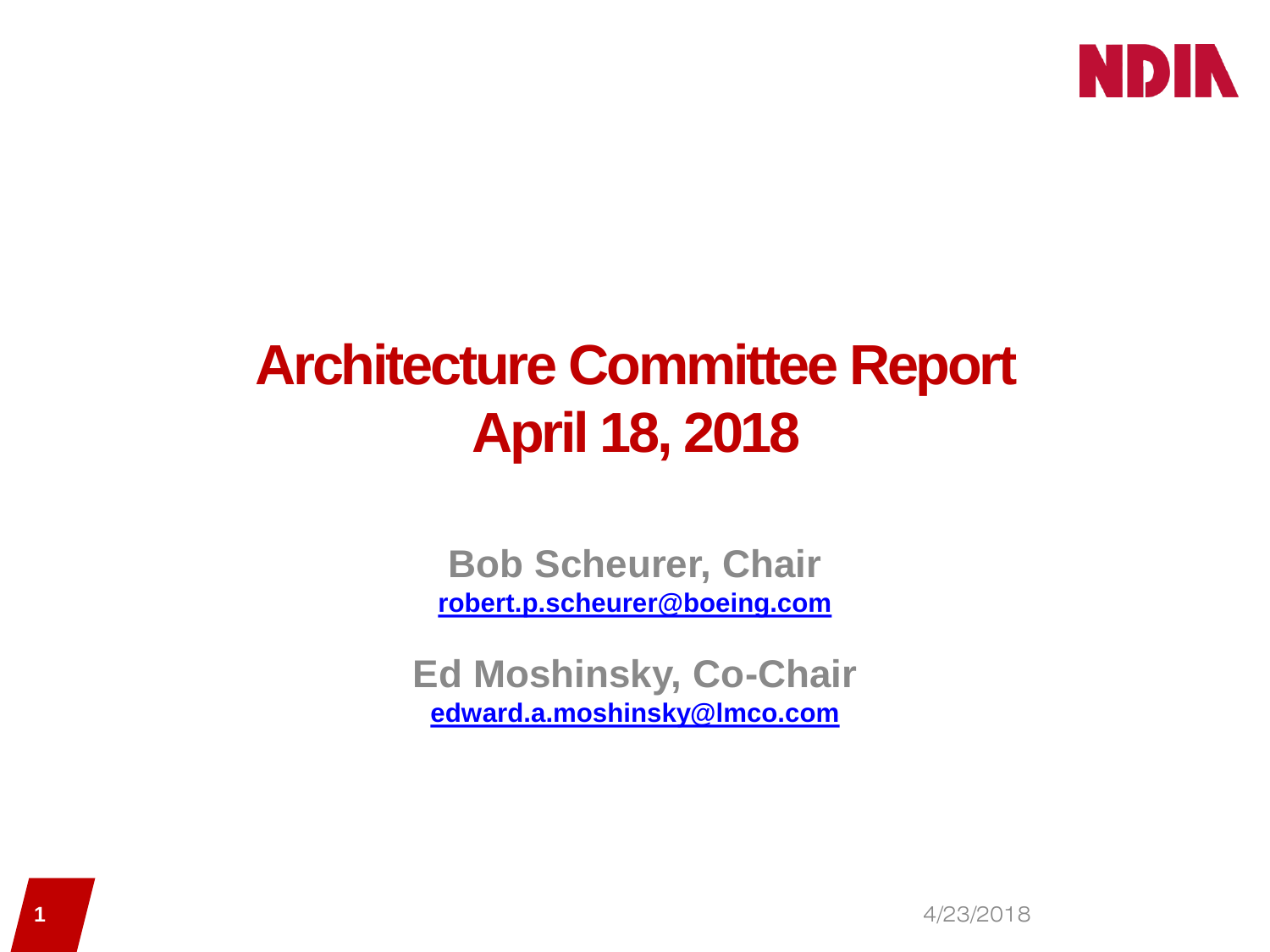## **Status –April 18, 2018**



- **Currently 40+ Members – Cross-Section of Industry & Govt.**
	- Incl. DoD Sponsor: Philomena (Phil) Zimmerman
- **Main Committee Meetings Bi-Weekly**
- **Sub-Committee on Measurement of Modularity and Measurement of Openness**
- **2018 Focus Area: Modular Open Systems** *Approach* **(MOSA) White Paper Completion**
- **Participating on SoS Committee with** *Mission Engineering*
- **Next Regular Meeting: Today - Apr. 18, 2018, 1:30-3:00 p.m. EST**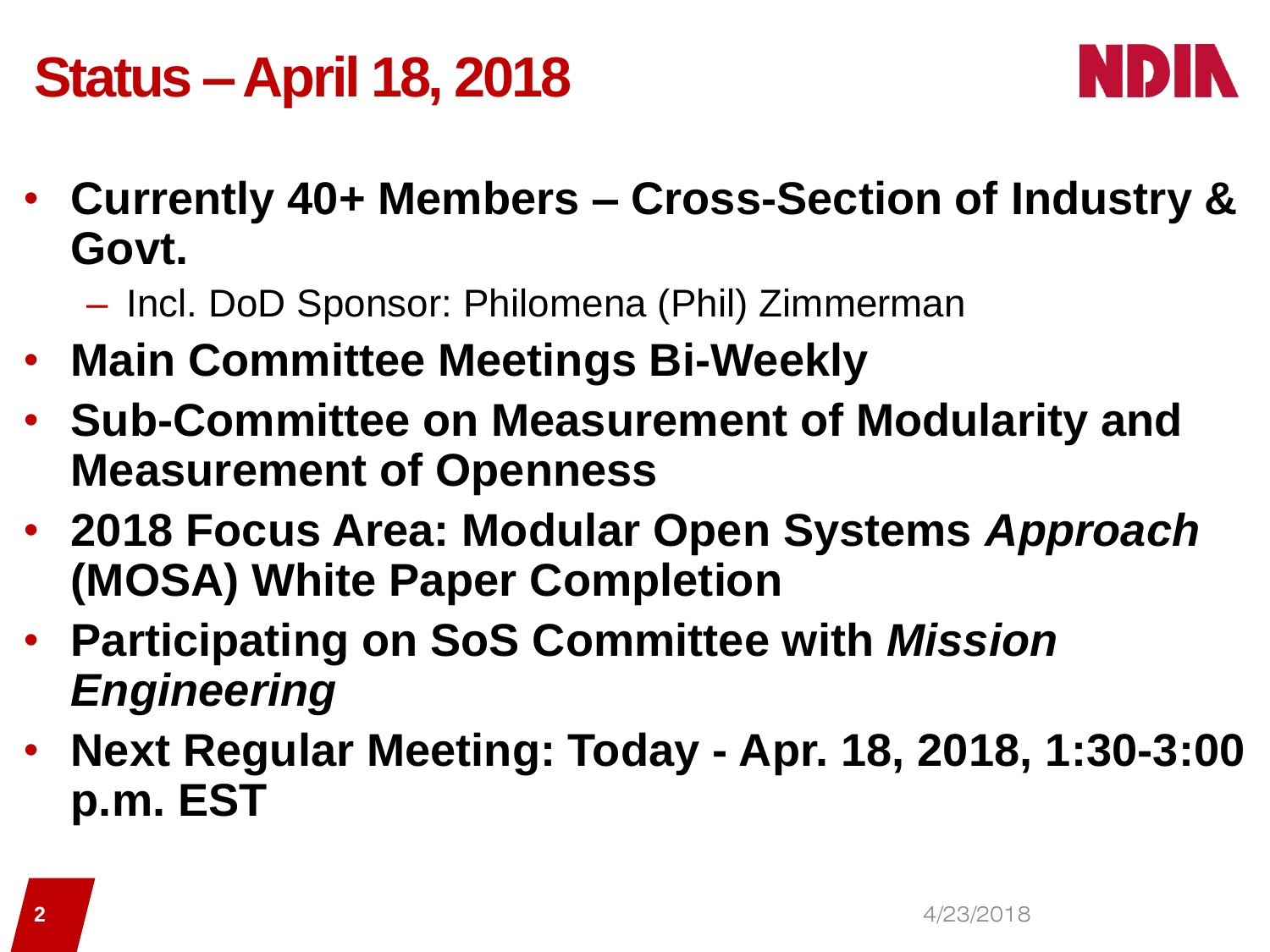# **On-Going Execution Plans for 2018**



#### • **MOSA**

- Finish White Paper w/Recommendations
- Ed Moshinsky Updated Briefing to NDIA SE Conf. in Oct. 2018: Reflecting Baseline of Committee Position on MOSA
- Special Committee Activity at SE Conf. (e.g., Panel or Debate)
- **Role of Architecture(s) in Mission Engineering (Support to SoS Committee)**
- **MBSE & Architecture Frameworks (UAF etc.)**
- **Support Annual NDIA SE Conf. w/Architecture Track (as Member of Digital Engineering Thread)**
- **Stretch Goal: Grand Taxonomy of the SoS Levels**
	- Where do SoS Engineering, Mission Engineering, etc. apply to each of the levels in the Grand Taxonomy?
	- Tying to existing taxonomies in DoD and industry
	- Upper, middle, and lower level ontologies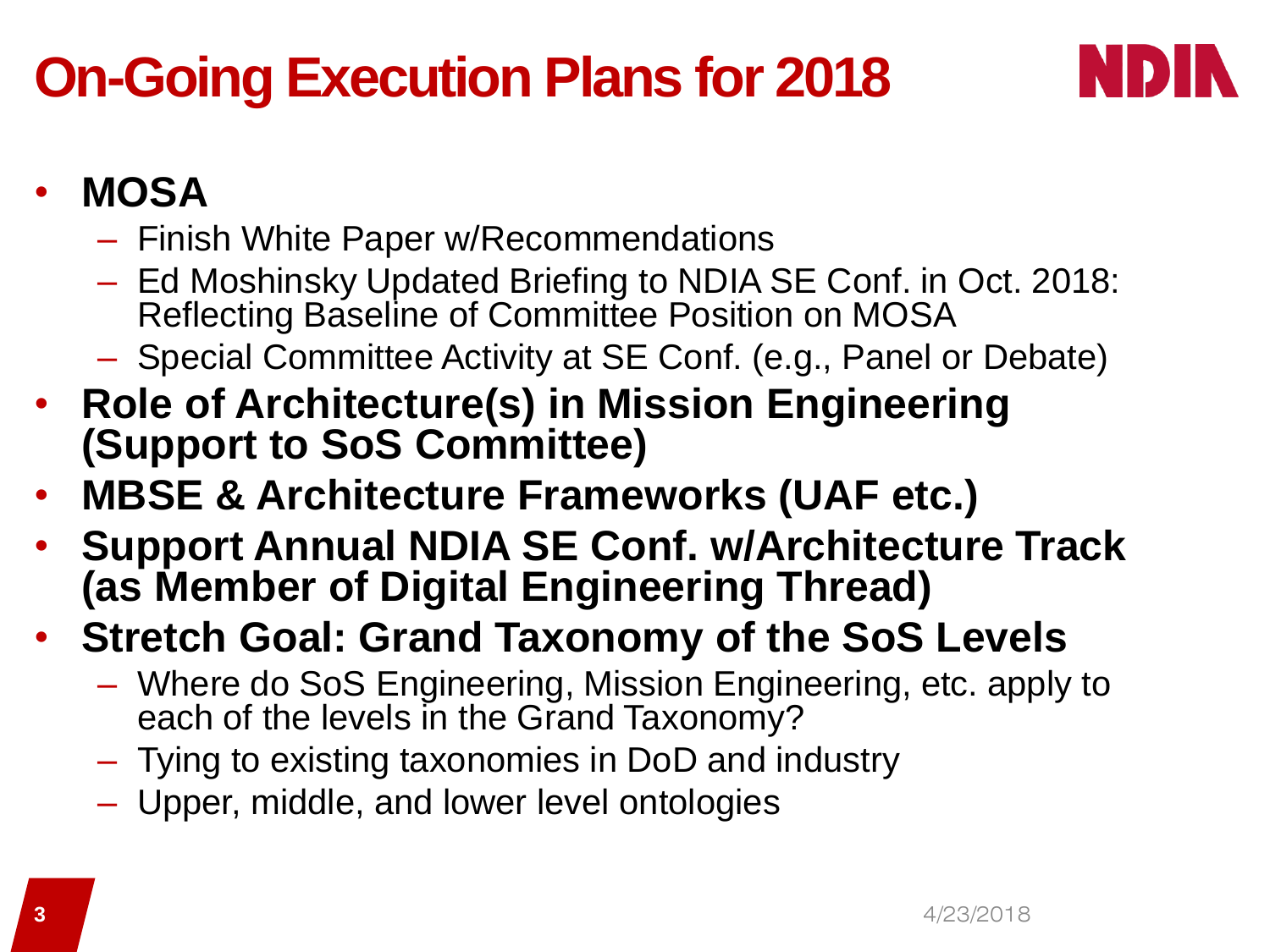

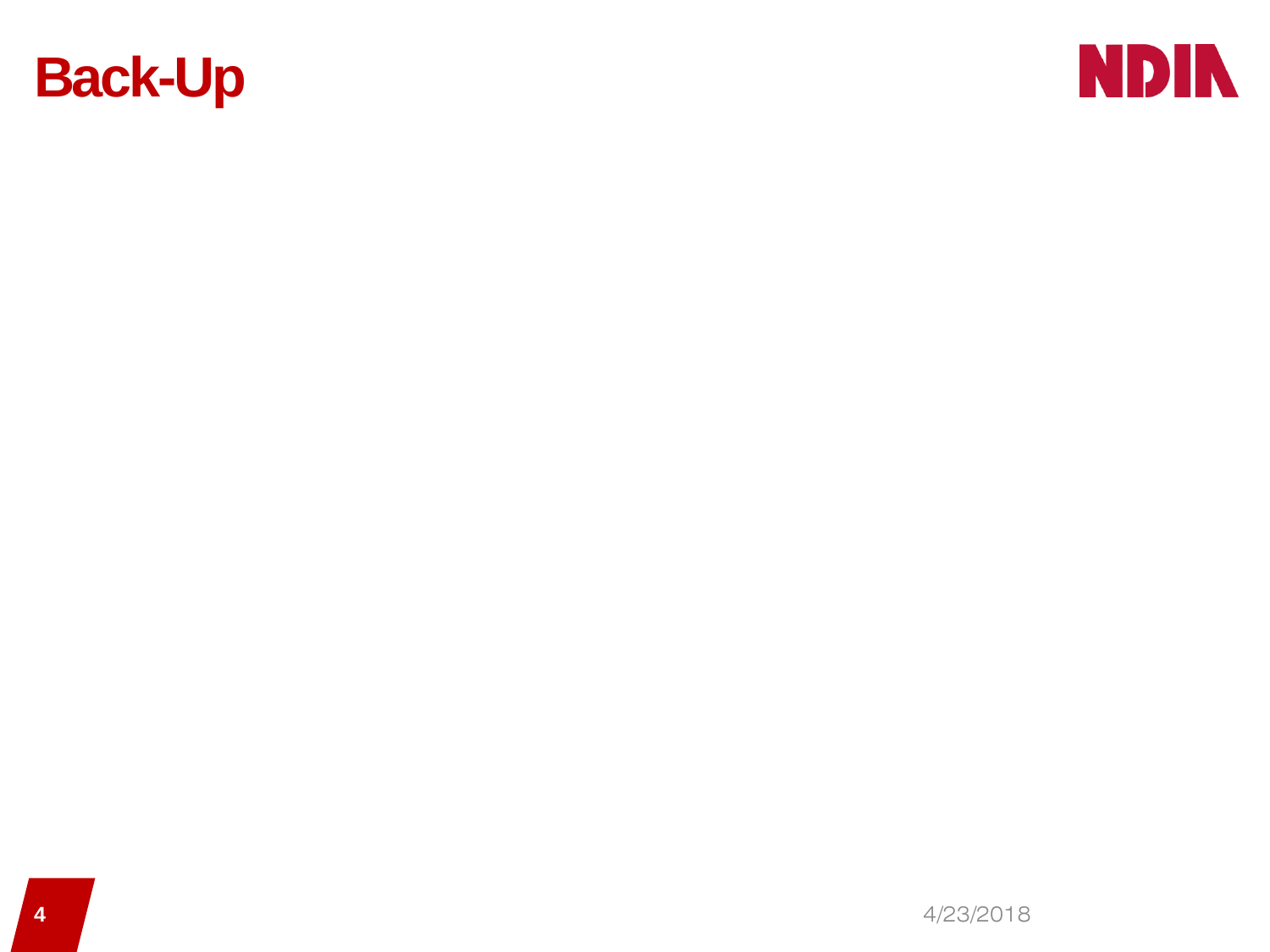### **Architecture Committee Current Membership**

- 1. **Adrienne A Rivera <aarivera@raytheon.com>;**
- **2. Alan Brenner <al.brenner@bbi2.com>;**
- **3. Bruce J Brown (IS) <brown.bruce@ngc.com>;**
- **4. Chester L Levins <Chester\_L\_Levins@raytheon.com>;**
- **5. Claudia Rose <claudia.rose@bbi2.com>;**
- **6. Dave McDaniel <davem@silverbulletinc.com>;**
- **7. Edward A Moshinsky <edward.a.moshinsky@lmco.com>;**
- **8. Everett Lewis <everett.t.lewis@rolls-royce.com>;**
- **9. gkukkala@drc.com; Jack E Zavin OSD OUSD ATL (US) <jack.e.zavin.civ@mail.mil>;**
- **10. jklein@sei.com.edu <jklein@sei.cmu.edu>;**
- **11. Judith S. Dahmann <jdahmann@mitre.org>;**
- **12. Kendall G Young (AS) <kendall.young@ngc.com>;**
- **13. Kevin S. Agan CIV (US) <kevin.s.agan.civ@mail.mil>;**
- **14. Laura E. Hart <lhart@mitre.org>;**
- **15. Marino, Rob <Robert.Marino@ngc.com>;**
- **16. Michael L Wayson CIV OSD DOD CIO (US) <michael.l.wayson.civ@mail.mil>;**
- **17. Palmer, John R <john.r.palmer2@boeing.com>;**
- **18. Philomena Zimmerman <philomena.m.zimmerman.civ@mail.mil>;**
- **19. Roedler, Garry J <garry.j.roedler@lmco.com>;**
- **20. Ron C Williamson <Ron\_C\_Williamson@raytheon.com>;**
- **21. S R Muller CIV (US) <shaughnn.r.muller.civ@mail.mil>;**
- **22. steven.dam@specinnovations.com;**

**23. Thomas Murphy <murphyth@silverbulletinc.com>;** 

NDIN

- **24. Tim Olson <tim.olson@lsi-inc.com>;**
- **25. [tom.mcdermott@gtri.gatech.edu](mailto:tom.mcdermott@gtri.gatech.edu);**
- **26. Pape-II, Louis E <louis.e.pape-ii@boeing.com>;**
- **27. Sisson, Curtis A <Curtis.A.Sisson@boeing.com>;**
- **28. Gau Pagnanelli, Christi A <christi.a.gaupagnanelli@boeing.com>;**
- **29. Gualdoni, James D <James.D.Gualdoni@boeing.com>;**
- **30. [charles.domercant@gtri.gatech.edu](mailto:charles.domercant@gtri.gatech.edu);**
- **31. Peter Grim <peter.grim@lmco.com>;**
- **32. kvv5cf@virginia.edu;**
- **33. Strosnider, Daniel P <daniel.p.strosnider@boeing.com>;**
- **34. [eric.b.dano@baesystems.com](mailto:eric.b.dano@baesystems.com);**
- **35. Williams, Robert T <robert.t.williams2@boeing.com>;**
- **36. Nielsen-Jr, Brian D <brian.d.nielsen-jr@boeing.com>;**
- **37. Domercant, Jean <Jean.Domercant@gtri.gatech.edu>;**
- **38. Hambrick, Tamara [US] (MS) <Tamara.Hambrick@ngc.com>;**
- **39. Jugovic, Heidi J [US] (MS) <heidi.jugovic@ngc.com>;**
- **40. Lepe, Pedro D [US] (AS) <Pedro.Lepe@ngc.com>;**
- **41. Kruse, Jonathan <jonathan.kruse@lmco.com>;**
- **42. Mitchell, Steve <steve.mitchell@lmco.com>;**
- **43. Kyes, Kelly <Kelly.Kyes@boeing.com>**